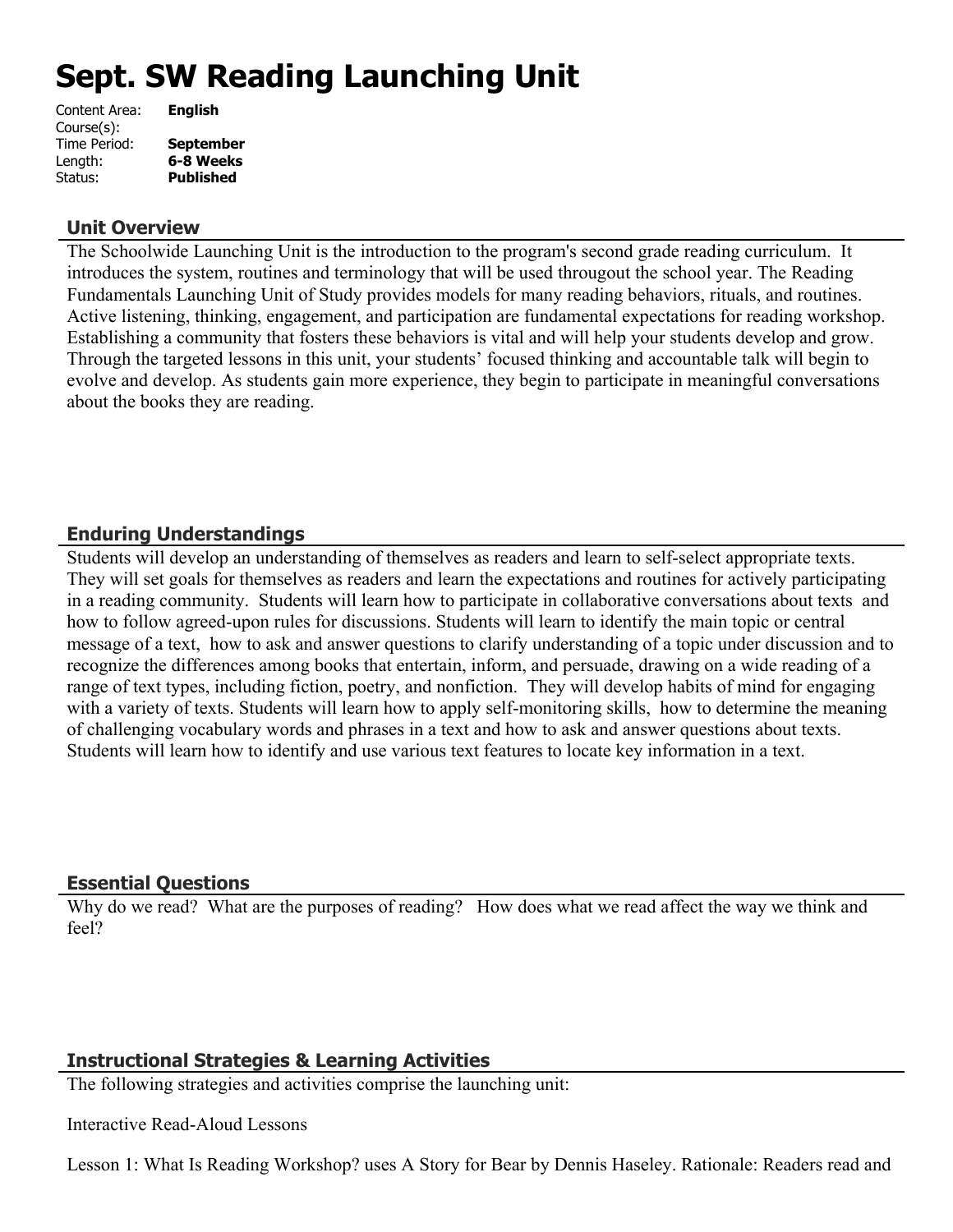discuss books with others to learn and grow as readers. Students will learn the routines, procedures, and expectations as members of a reading workshop community.

Common Core State Standards: RL.2.1, RL.2.3, SL.2.1, SL.2.2, RL.2.10, SL.2.6, L.2.1, L.2.3, L.2.6

Skills and Strategies: Using Schema, Determining Importance, Speaking to Communicate, Listening and Responding, Engaging in Discussion/ Collaborating

Lesson 2: Discovering and Sharing Our Reading Lives uses Interrupting Chicken by David Ezra Stein. Rationale: Readers develop an understanding of their unique identities and reflect about themselves as readers. Students will share their insights with each other and learn about the members of their reading community.

Common Core State Standards: RL.2.1, RL.2.2, RL.2.3, SL.2.1, SL.2.2, RL.2.10, SL.2.6, L.2.1, L.2.3, L.2.6

Skills and Strategies: Text and Genre Features/Structure, Using Schema, Speaking to Communicate, Listening and Responding, Engaging in Discussion/Collaborating

Lesson 3: Exploring Books and Growing as Readers uses Miss Brooks Loves Books! (and I don't) by Barbara Bottner. Rationale: Readers read all different kinds of texts for a variety of reasons. Students will learn how to use their own identities as well as recommendations from their reading community to self-select well-matched texts, read for different purposes, and set reading goals.

Common Core State Standards: RL.2.1, RL.2.3, SL.2.1, SL.2.2, RL.2.10, SL.2.6, L.2.1, L.2.3, L.2.6

Skills and Strategies: Text and Genre Features/Structure, Determining Importance, Making Inferences, Speaking to Communicate, Listening and Responding, Engaging in Discussion/Collaborating

Lesson 4: Readers Build Good Reading Habits uses Hungry, Hungry Sharks! by Joanna Cole. Rationale: Readers bring what they know or have experienced to all types of reading (activating their schema) and ask questions as they continually interact with the text. Students will learn strategies for making meaning as they read.

Common Core State Standards: RI.2.1, RI.2.5, SL.2.1, SL.2.2, SL.2.3, RI.2.10, SL.2.6, L.2.1, L.2.3, L.2.6

Skills and Strategies: Using Schema, Questioning, Determining Importance, Synthesizing, Speaking to Communicate, Listening and Responding, Engaging in Discussion/Collaborating

Lesson 5: Readers Monitor and Check for Understanding uses Nasty Bugs by Lee Bennett Hopkins (Ed.). Rationale: Readers know how it feels to understand their reading and pay attention when meaning breaks down. Students will learn how to monitor for meaning and to use "fix-up" strategies when meaning breaks down.

Common Core State Standards: RL.2.1, RL.2.4, SL.2.1, SL.2.2, L.2.4, RL.2.10, SL.2.6, L.2.1, L.2.3, L.2.6

Skills and Strategies: Visualizing, Monitoring and Repairing Comprehension, Finding Word Meaning (Vocabulary), Speaking to Communicate, Listening and Responding, Engaging in Discussion/Collaborating

Lesson 6: Making Movies in Our Minds uses Nasty Bugs by Lee Bennett Hopkins (Ed.). Rationale: Readers visualize what is happening as they read and can recount or describe key details to demonstrate understanding of a variety of texts. Students will learn how to read for meaning by using text and illustrations to create pictures or movies in their minds.

Common Core State Standards: RL.2.1, RL.2.4, RI.2.1, RI.2.4, SL.2.1, SL.2.2, RL.2.10, SL.2.6, L.2.1, L.2.3,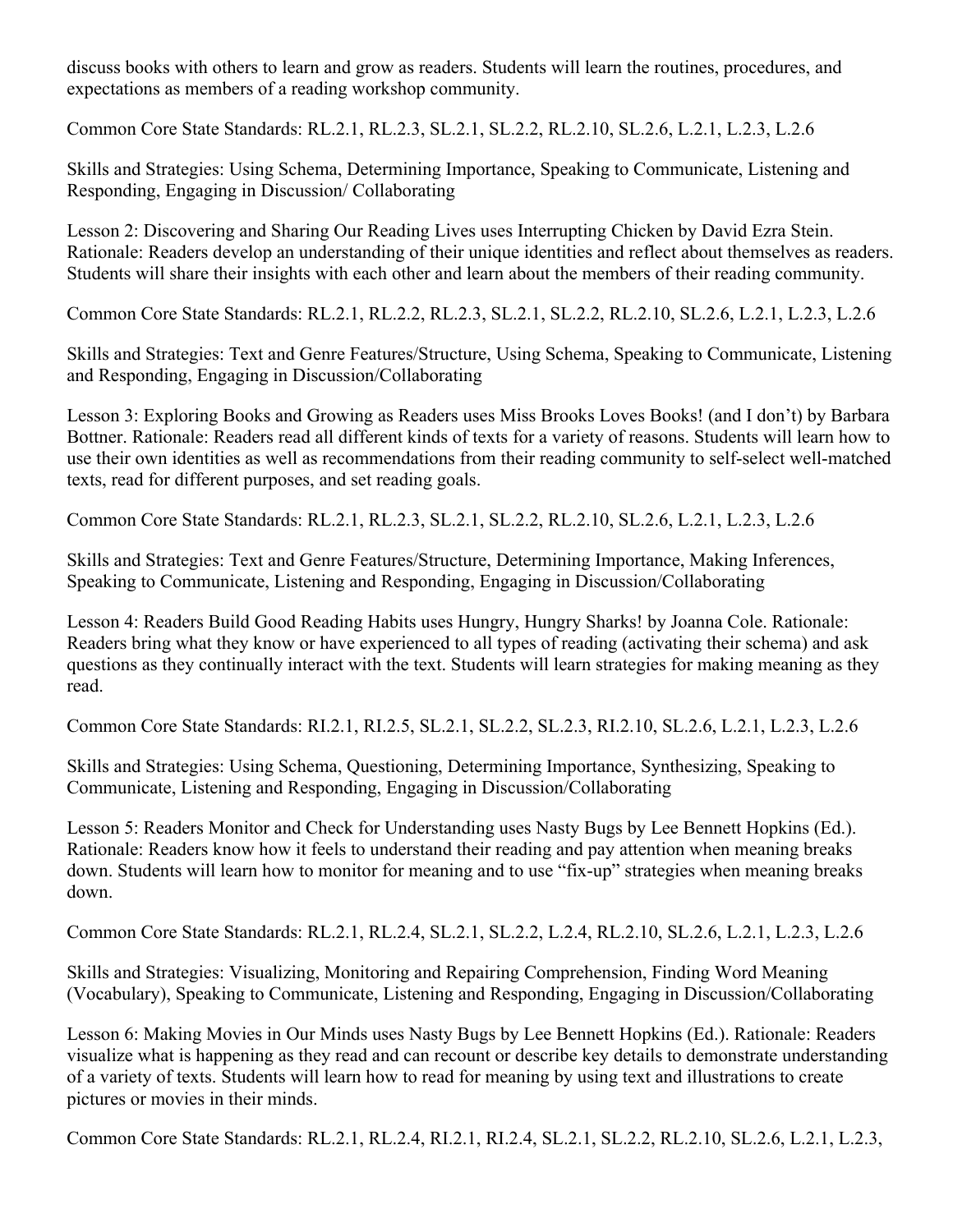## L.2.6

Skills and Strategies: Using Schema, Visualizing, Making Inferences, Synthesizing, Speaking to Communicate, Listening and Responding, Engaging in Discussion/Collaborating

Lesson 7: Take Note! uses Hungry, Hungry Sharks! by Joanna Cole. Rationale: Readers think about what they are reading and use tools to keep track of their thinking. Students will learn how to use sticky notes to prepare for conversations about texts.

Common Core State Standards: RI.2.1, RI.2.5, SL.2.1, SL.2.2, RI.2.10, SL.2.6, L.2.1, L.2.3, L.2.6, W.2.8

Skills and Strategies: Using Schema, Determining Importance, Synthesizing, Questioning, Speaking to Communicate, Listening and Responding, Engaging in Discussion/Collaborating

Lesson 8: Let's Talk About It! uses King of the Playground by Phyllis Reynolds Naylor. Rationale: Readers have collaborative conversations about books to build ideas and deepen their understanding of texts. Students will learn how to discuss a topic, providing specific evidence from the text to support their points. They will also learn how to pose and respond to clarifying questions or comments.

Common Core State Standards: RL.2.1, RL.2.3, SL.2.1, SL.2.2, SL.2.3, RL.2.10, SL.2.6, L.2.1, L.2.3, L.2.6

Skills and Strategies: Questioning, Making Inferences, Determining Importance, Speaking to Communicate, Listening and Responding, Engaging in Discussion/Collaborating

## Mini-Lessons

Lesson 1: Responding to Our Reading uses "Little Porcupine is Different" by Shirley Kyle and "Listen" by Lucinda L. (age 10) from the Launching Shared Texts. Rationale: Readers make connections to texts to deepen understanding. Students will learn how to notate their thinking in their Reading Notebooks.

Common Core State Standards: RL.2.1, RL.2.3, SL.2.1, RL.2.10, SL.2.6, L.2.1, L.2.3, L.2.6, W.2.8

Skills and Strategies: Using Schema, Determining Importance, Speaking to Communicate, Listening and Responding, Engaging in Discussion/Collaborating

Lesson 2: Growing As Readers uses Miss Brooks Loves Books! (and I don't) by Barbara Bottner. Rationale: Readers set goals to enhance their reading lives. Students will learn how to reflect upon their reading habits and make plans for their growth as readers.

Common Core State Standards: RL.2.3, SL.2.1, RL.2.10, SL.2.6, L.2.1, L.2.3, L.2.6

Skills and Strategies: Using Schema, Making Inferences, Determining Importance, Speaking to Communicate, Listening and Responding, Engaging in Discussion/Collaborating

Lesson 3: Retelling Stories in Our Own Words uses Interrupting Chicken by David Ezra Stein and "The Bunny's Wish" by Kathy Riley from the Launching Shared Texts. Rationale: Readers think about what they have read and check for understanding. Students will learn how to retell, in their own words, the important parts of a story in the correct sequence.

Common Core State Standards: RL.2.1, RL.2.2, RL.2.5, RL.2.7, SL.2.1, SL.2.2, RL.2.10, SL.2.6, L.2.1, L.2.3, L.2.6

Skills and Strategies: Text and Genre Features/Structure, Determining Importance, Synthesizing, Speaking to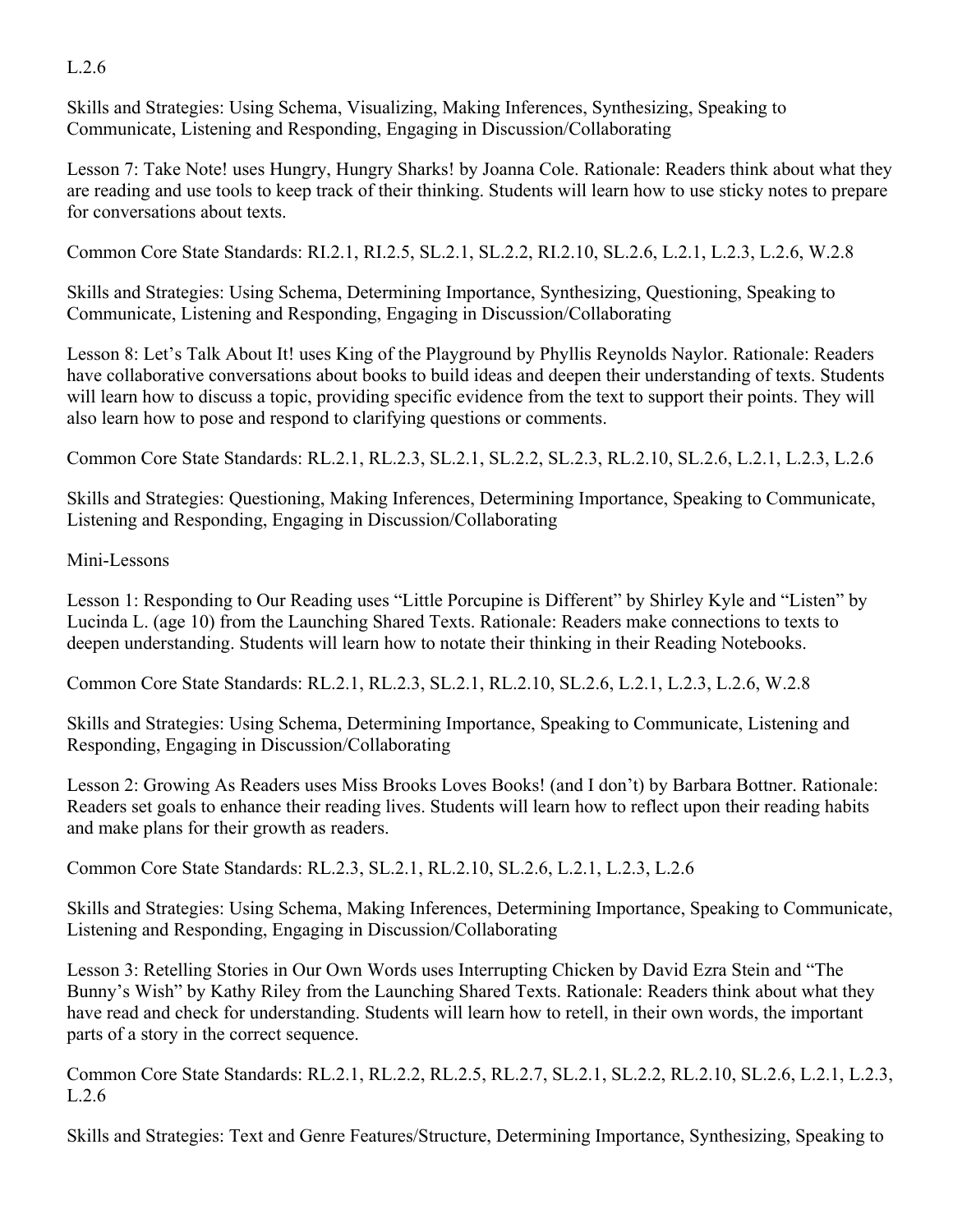Communicate, Listening and Responding, Engaging in Discussion/Collaborating

Lesson 4: Getting and Sharing Ideas uses "Turtle Temperature" from Zootles®: Turtles from the Launching Shared Texts. Rationale: Readers talk about the key ideas in texts with other readers in their reading community. Students will learn how to identify and share important information in texts and to actively and respectfully listen and respond to other readers during class discussions to grow their thinking.

Common Core State Standards: RI.2.1, RI.2.5, SL.2.1, SL.2.2, SL.2.3, RI.2.10, SL.2.6, L.2.1, L.2.3, L.2.6

Skills and Strategies: Making Inferences, Determining Importance, Synthesizing, Speaking to Communicate, Listening and Responding, Engaging in Discussion/Collaborating

Lesson 5: Building Habits of Mind uses "Stop the Hungry Giant Fish!" by Pam Calvert from Highlights® Magazine from the Launching Shared Texts. Rationale: Readers understand the importance of building stamina and using strategies to monitor their focus and recall. Students will learn how to read longer, more complex texts by stopping to retell important parts to maintain their understanding.

Common Core State Standards: RL.2.1, RL.2.2, SL.2.1, SL.2.2, RL.2.10, SL.2.6, L.2.1, L.2.3, L.2.6

Skills and Strategies: Text and Genre Features/Structure, Making Inferences, Determining Importance, Speaking to Communicate, Listening and Responding, Engaging in Discussion/Collaborating

Lesson 6: Let's Read Carefully! uses "Stop the Hungry Giant Fish!" by Pam Calvert from Highlights® Magazine from the Launching Shared Texts. Rationale: Readers understand that reading is a process of making meaning and paying attention when meaning breaks down. Students will learn how to monitor their reading for understanding and reread and/or change their reading rate in order to make sense of a text.

Common Core State Standards: RL.2.1, SL.2.1, SL.2.2, L.2.4, RL.2.10, SL.2.6, L.2.1, L.2.3, L.2.6

Skills and Strategies: Making Inferences, Monitoring and Repairing Comprehension, Finding Word Meaning

Lesson 7: Seeing the Movie in My Mind uses "Chicka-Dee-Dee-Dee!" by Charnan Simon from Zootles®: Backyard Birds from the Launching Shared Texts. Rationale: Readers of fiction visualize the story unfolding like a movie in their minds. Students will learn how to create mental images based upon the rich descriptions in the text. Common Core State Standards: RL.2.1, RL.2.4, RI.2.1, RL.2.10, SL.2.1, SL.2.2, SL.2.6, L.2.1, L.2.3, L.2.6 Skills and Strategies: Visualizing, Making Inferences, Determining Importance

Lesson 8: Reading Like a Poet uses "Ruby-throated Hummingbird" from Zootles®: Backyard Birds from the Launching Shared Texts. Rationale: Readers use the essential elements of the poetry genre to read for enjoyment and understanding. Students will learn to notice how poets repeat words and use line breaks to convey meaning and evoke feelings.

Common Core State Standards: RL.2.1, RL.2.4, SL.2.1, SL.2.2, RL.2.10, SL.2.6, L.2.1, L.2.3, L.2.6

Skills and Strategies: Text and Genre Features/Structure, Making Inferences, Determining Importance, Speaking to Communicate, Listening and Responding, Engaging in Discussion/Collaborating

Lesson 9: What's the Big Idea? uses "My Horse and I" and "Frog Serenade" by Georgia Heard from the Launching Shared Texts. Rationale: Readers of poetry create personal meaning from texts by blending what is read with relevant prior knowledge or schema. Students will learn how to infer or draw conclusions about big ideas in poems.

Common Core State Standards: RL.2.1, RL.2.4, SL.2.1, SL.2.2, RL.2.10, SL.2.6, L.2.1, L.2.3, L.2.6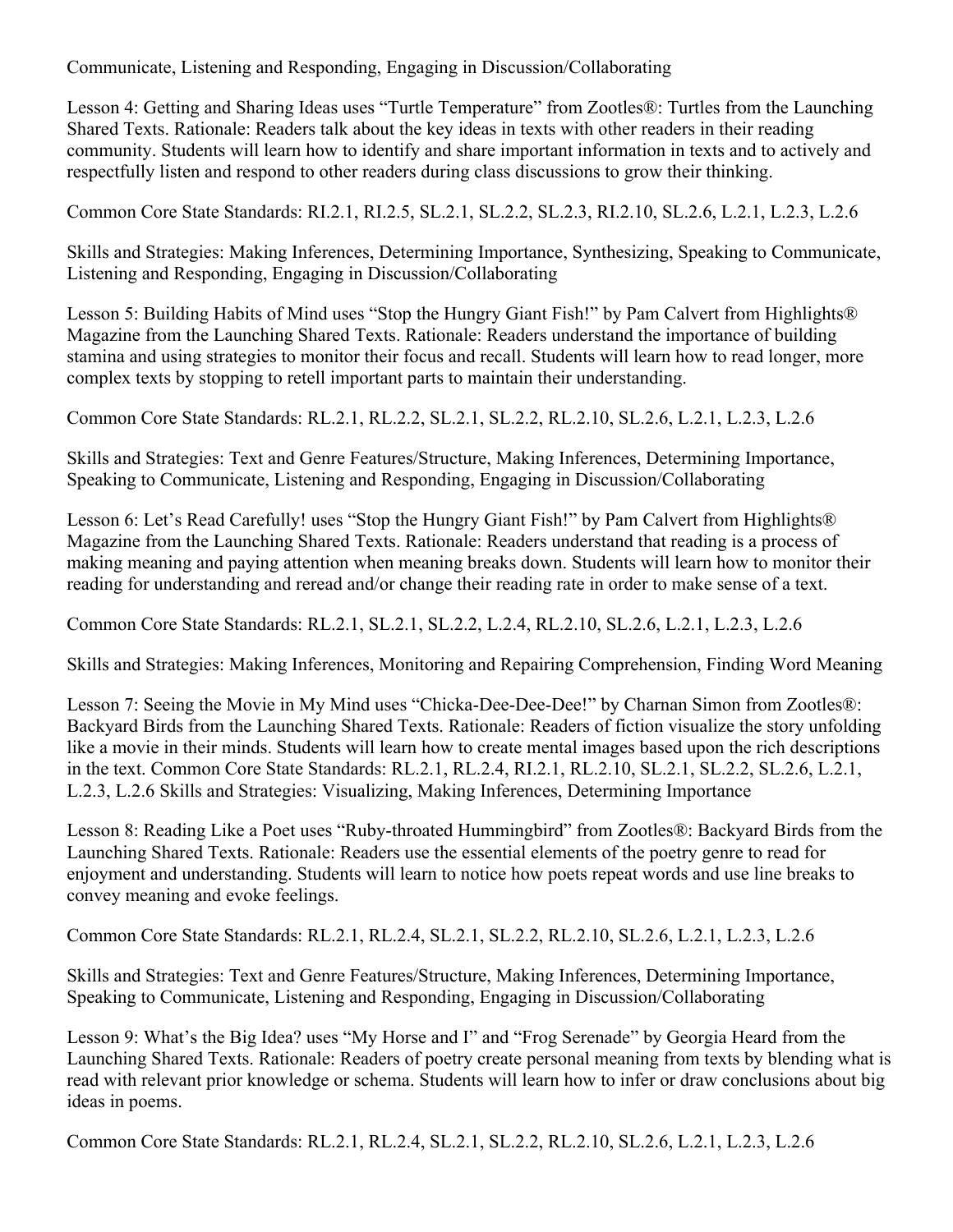Skills and Strategies: Text and Genre Features/Structure, Using Schema, Making Inferences, Synthesizing, Speaking to Communicate, Listening and Responding, Engaging in Discussion/Collaborating

Lesson 10: Reading to Learn! uses "Nutty for Peanuts?" by Karen Smith from the Launching Shared Texts. Rationale: Readers of nonfiction use the elements of the genre to make meaning. Students will learn how to use nonfiction text features and text structures to determine what is important and identify key ideas.

Common Core State Standards: RI.2.1, RI.2.2, RI.2.5, RI.2.6, RI.2.7, SL.2.1, SL.2.2, RI.2.10, SL.2.6, L.2.1, L.2.3, L.2.6

Skills and Strategies: Text and Genre Features/Structure, Determining Importance, Speaking to Communicate, Listening and Responding, Engaging in Discussion/Collaborating

## **Integration of Career Readiness, Life Literacies and Key Skills**

| <b>TECH.9.4.2.CI</b>  | Creativity and Innovation                                                                                  |
|-----------------------|------------------------------------------------------------------------------------------------------------|
| <b>TECH.9.4.2.CT</b>  | Critical Thinking and Problem-solving                                                                      |
| <b>TECH.9.4.2.IML</b> | Information and Media Literacy                                                                             |
| TECH.9.4.2.TL.2       | Create a document using a word processing application.                                                     |
| TECH.9.4.2.Cl.1       | Demonstrate openness to new ideas and perspectives (e.g., 1.1.2.CR1a, 2.1.2.EH.1,<br>6.1.2. Civics CM. 2). |
|                       | Brainstorming can create new, innovative ideas.                                                            |
| TECH.9.4.2.CI.2       | Demonstrate originality and inventiveness in work (e.g., 1.3A.2CR1a).                                      |
| WRK.9.2.2.CAP.1       | Make a list of different types of jobs and describe the skills associated with each job.                   |
| TECH.9.4.2.CT.3       | Use a variety of types of thinking to solve problems (e.g., inductive, deductive).                         |
|                       | Different types of jobs require different knowledge and skills.                                            |
|                       | Digital tools and media resources provide access to vast stores of information that can be<br>searched.    |

#### **Technology and Design Integration**

Students will interact with Smartboard, Ipads, Chromebooks and document camera.

| $CS.K-2.IC$       | Impacts of Computing                                                                                                                                                         |
|-------------------|------------------------------------------------------------------------------------------------------------------------------------------------------------------------------|
| CS.CS             | <b>Computing Systems</b>                                                                                                                                                     |
|                   | Computing technology has positively and negatively changed the way individuals live and<br>work (e.g., entertainment, communication, productivity tools).                    |
| CS.K-2.8.1.2.CS.1 | Select and operate computing devices that perform a variety of tasks accurately and<br>quickly based on user needs and preferences.                                          |
|                   | Individuals use computing devices to perform a variety of tasks accurately and quickly.<br>Computing devices interpret and follow the instructions they are given literally. |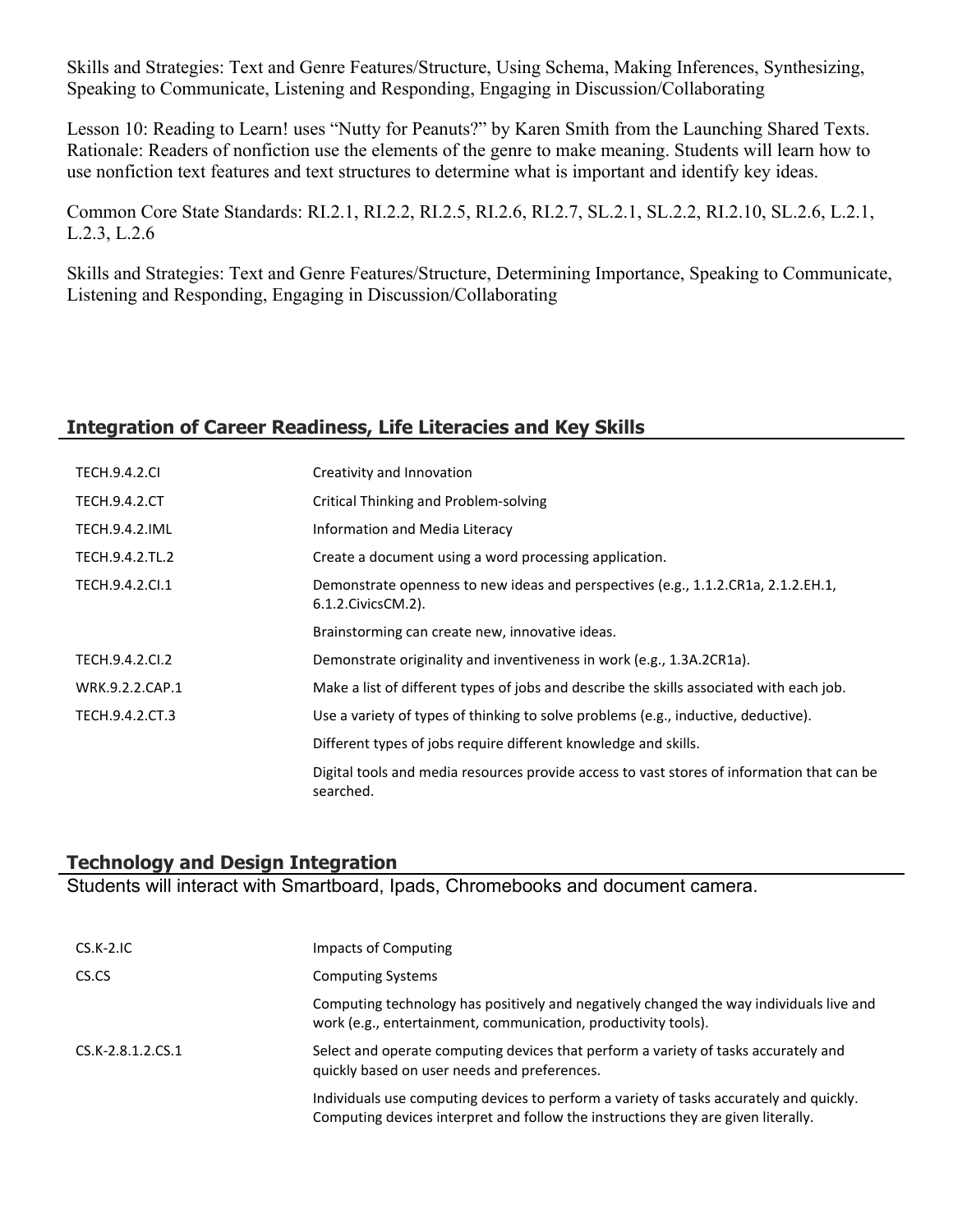# **Interdisciplinary Connections**

Mentor Texts and individual leveled reading choices in the launching unitmake natural connections to the disciplines in social studies.

| SOC.6.1.4.D           | History, Culture, and Perspectives                                                                                                                                                                                                                                                                                                                                                                                                        |
|-----------------------|-------------------------------------------------------------------------------------------------------------------------------------------------------------------------------------------------------------------------------------------------------------------------------------------------------------------------------------------------------------------------------------------------------------------------------------------|
| SOC.6.1.4.D.CS4       | The study of American folklore and popular historical figures enables Americans with<br>diverse cultural backgrounds to feel connected to a national heritage.                                                                                                                                                                                                                                                                            |
| SOC <sub>.6.1.4</sub> | U.S. History: America in the World: All students will acquire the knowledge and skills to<br>think analytically about how past and present interactions of people, cultures, and the<br>environment shape the American heritage. Such knowledge and skills enable students to<br>make informed decisions that reflect fundamental rights and core democratic values as<br>productive citizens in local, national, and global communities. |
| SOC.6.1.4.D.12        | Explain how folklore and the actions of famous historical and fictional characters from<br>New Jersey and other regions of the United States contributed to the American national<br>heritage.                                                                                                                                                                                                                                            |

## **Differentiation**

Based on invidual need, teachers will offer additional support though conferencing, modified mentor text, peer support and individualized mini-lessons.

Advanced learners will be offered more rigorous mentor texts to emulate, teacher conferences and reference materials to support in-depth writing endeavors, based on choice.

- Understand that gifted students, just like all students, come to school to learn and be challenged.
- Pre-assess your students. Find out their areas of strength as well as those areas you may need to address before students move on.
- Consider grouping gifted students together for at least part of the school day.
- Plan for differentiation. Consider pre-assessments, extension activities, and compacting the curriculum.
- Use phrases like "You've shown you don't need more practice" or "You need more practice" instead of words like "qualify" or "eligible" when referring to extension work.
- Encourage high-ability students to take on challenges. Because they're often used to getting good grades, gifted students may be risk averse.
- **Definitions of Differentiation Components**:
	- $\circ$  Content the specific information that is to be taught in the lesson/unit/course of instruction.
	- o Process how the student will acquire the content information.
	- o Product how the student will demonstrate understanding of the content.
	- o Learning Environment the environment where learning is taking place including physical location and/or student grouping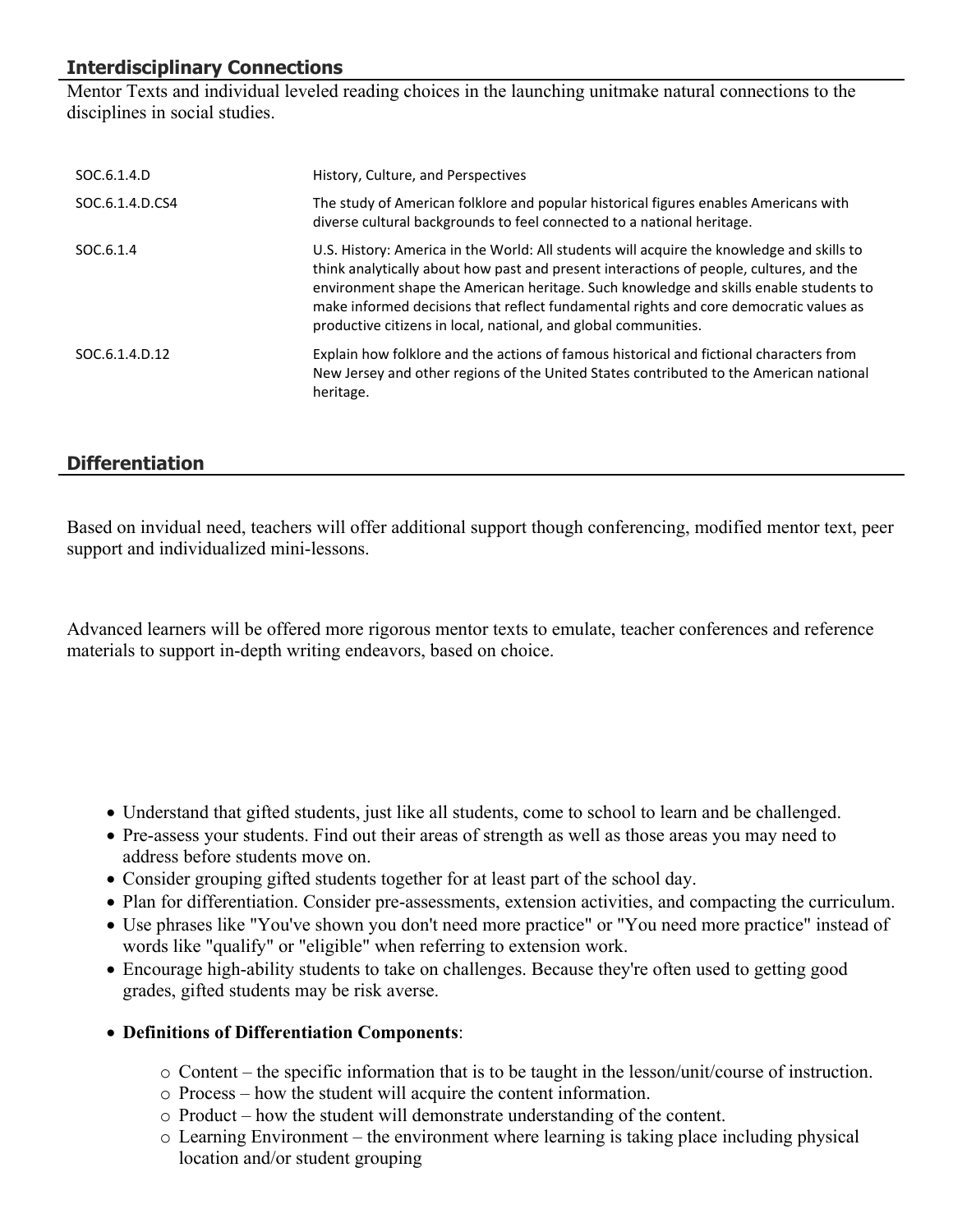#### **Differentiation occurring in this unit:**

Student strengths and weaknesses will be assessed and monitored, and individualized/differentiated learning will be assigned as appropriate. Level appropriate text will be provided as deemed appropriate.

Additional leveled text will be made available and offered to students requiring additional challenge. Assignments may vary from the traditional.

## **Modifications & Accommodations**

IEP accommodations, and modifications will be in place, and teacher assigned modifications and accommodations will be assigned, assessed, and monitored.

Follow IEP accommodations and differentiate materials, project requirements as needed.

Refer to QSAC EXCEL SMALL SPED ACCOMMOCATIONS spreadsheet in this discipline.

#### **Modifications and Accommodations used in this unit:**

IEP modifications and accommodations will be used to assist those students in need of a different approach to the subject matter. Student strengths and weaknesses will be assessed and monitored, and individualized/differentiated learning will be assigned as appropriate.

#### **Benchmark Assessments**

**Benchmark Assessments** are given periodically (e.g., at the end of every quarter or as frequently as once per month) throughout a school year to establish baseline achievement data and measure progress toward a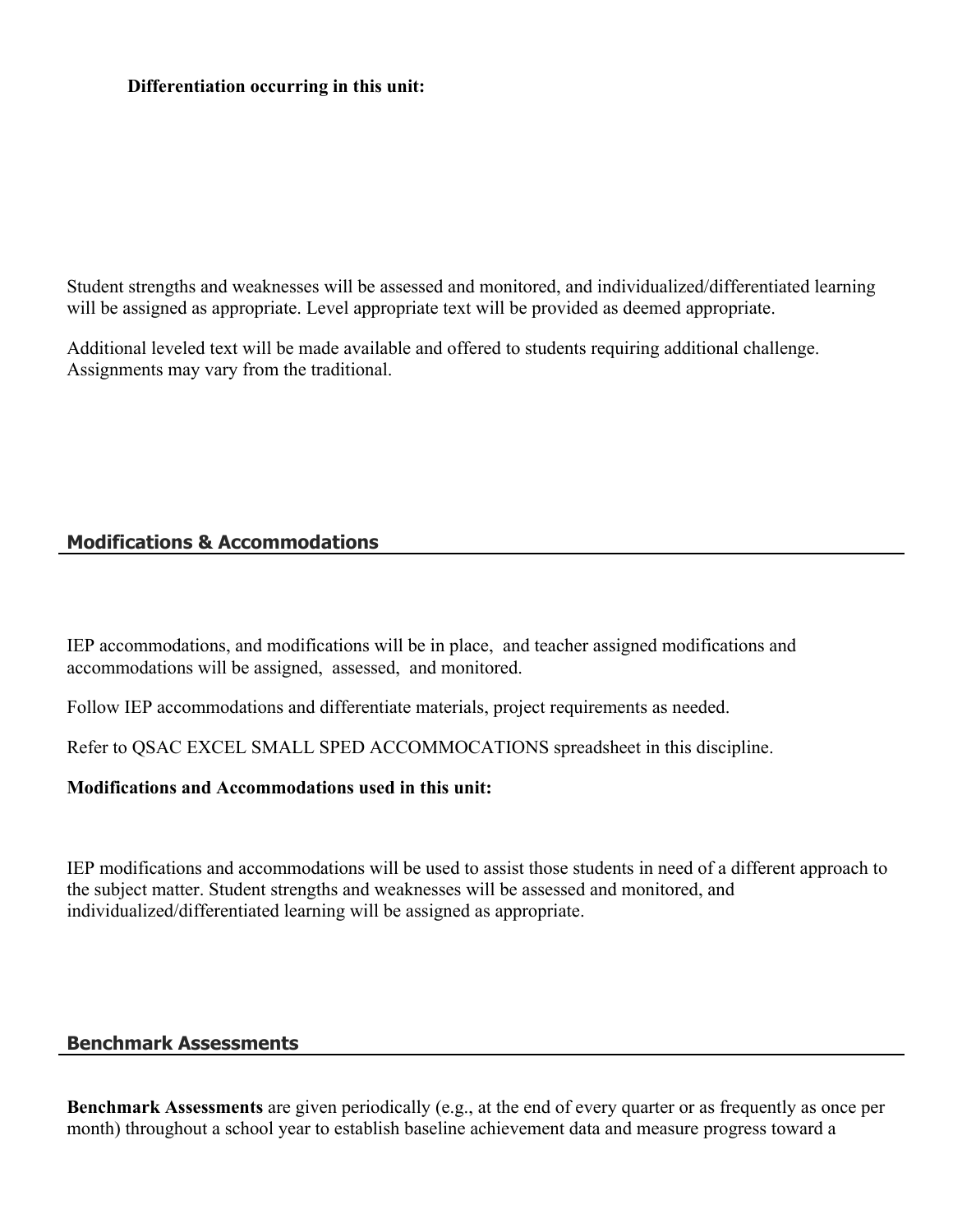standard or set of academic standards and goals.

#### **Schoolwide Benchmark assessments:**

Aimsweb benchmarks 3X a year

Linkit Benchmarks 3X a year

DRA

### **Additional Benchmarks used in this unit:**

The Developmental Reading Assessment and Aimsweb will be admnistered throughout the year to monitor students' reading progress. Also the benchmark assessments provided by Schoolwide with each unit are available to monitor student reading growth.

Linkit testing 3 times a year.

## **Formative Assessments**

Assessment allows both instructor and student to monitor progress towards achieving learning objectives, and can be approached in a variety of ways. **Formative assessment** refers to tools that identify misconceptions, struggles, and learning gaps along the way and assess how to close those gaps. It includes effective tools for helping to shape learning, and can even bolster students' abilities to take ownership of their learning when they understand that the goal is to improve learning, not apply final marks (Trumbull and Lash, 2013). It can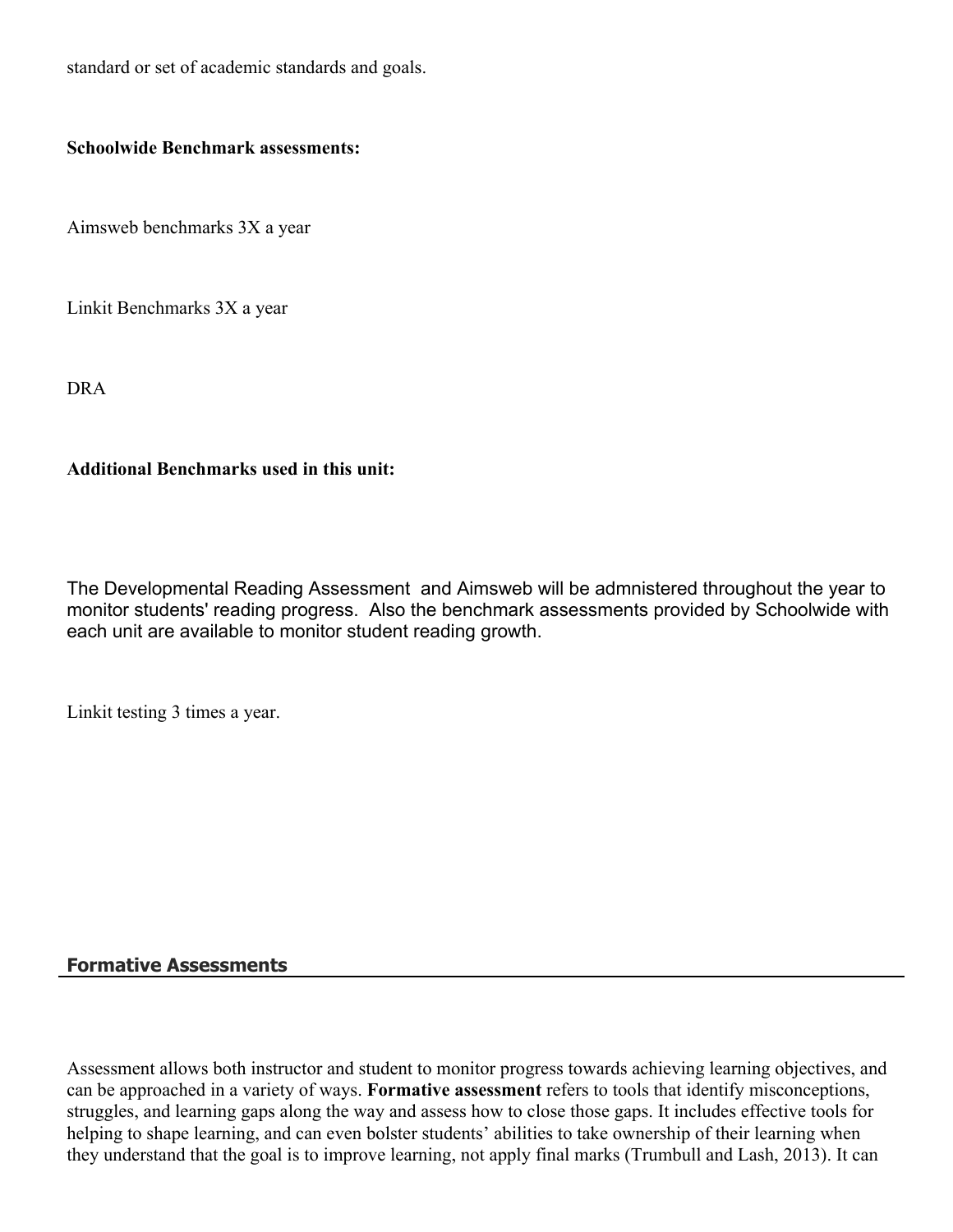include students assessing themselves, peers, or even the instructor, through writing, quizzes, conversation, and more. In short, formative assessment occurs throughout a class or course, and seeks to improve student achievement of learning objectives through approaches that can support specific student needs (Theal and Franklin, 2010, p. 151).

#### **Formative Assessments used in this unit:**

During reading and writing workshop, students spend the majority of their time reading and/or writing independently. During this independent practice, teachers confer with individual students in order to learn their strengths and challenges, build confidence and self-awareness, and teach specific reading/writing strategies or behaviors each student needs most. What teachers observe and say gets recorded for later reflection and instructional planning. The Schoolwide Conference Form can be used to document conferences with students in class. Also available for use are:

Worksheets associated with the unit

Discussion

Teacher made assessments

Anecdotal records

#### **Summative Assessments**

**summative assessments** evaluate student learning, knowledge, proficiency, or success at the conclusion of an instructional period, like a unit, course, or program. Summative assessments are almost always formally graded and often heavily weighted (though they do not need to be). Summative assessment can be used to great effect in conjunction and alignment with formative assessment, and instructors can consider a variety of ways to combine these approaches.

**Summative assessments for this unit:**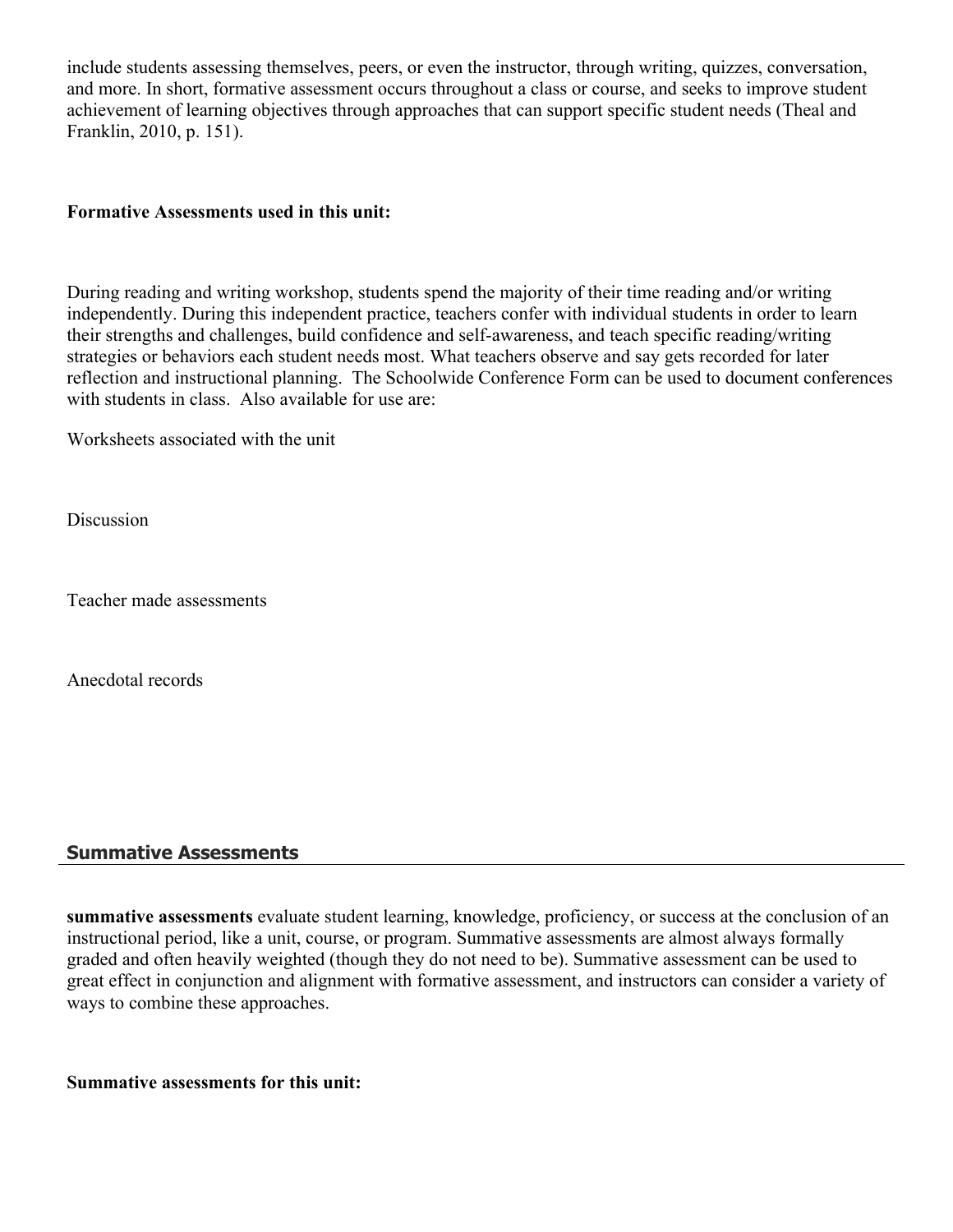As explained in Formative assessements, during reading and writing workshop, students spend the majority of their time reading and/or writing independently. During this independent practice, teachers confer with individual students in order to learn their strengths and challenges, build confidence and self-awareness, and teach specific reading/writing strategies or behaviors each student needs most. What teachers observe and say gets recorded for later reflection and instructional planning. The Schoolwide Conference Form can be used to document conferences with students in class. Additional assessments in the Schoolwide program can be used as well as teacher-made assessments.

## **Instructional Materials**

In addition to the graphic organizers found in the program to assist with the lessons, the Launching Unit will use mentor and shared texts. They are as follows:

#### Mentor Texts:

Hungry, Hungry Sharks! by Joanna Cole Popular children's author Joanna Cole introduces young readers to the exciting world of nonfiction. Her reference nonfiction text Hungry, Hungry Sharks! is filled with interesting facts supported by illustrations and explanatory labels. Students will learn how to activate their schema about the topic of sharks, sharing what they already know, generating new questions, and finally reading to learn many new and surprising facts about sharks. This is an excellent text for modeling how to stop, think, and take notes before, during, and after reading—essential strategies for enhancing comprehension and recall of nonfiction information.

Interrupting Chicken by David Ezra Stein The main character in this story, an enthusiastic little red chicken, simply cannot let her father finish reading without interrupting and concluding the story in her own fashion! Stein's vibrant cartoon illustrations earned him the 2011 Caldecott honor award and will captivate readers of all ages. Students will develop a love for storytelling and an excitement for reading as they explore with Chicken the various stories that are included in this engaging and fun book. Students will also learn how to make personal connections when reading to deepen their understanding, and they will begin to reflect on the kinds of readers they are as well as their favorite types of texts.

King of the Playground by Phyllis Reynolds Naylor This book about a playground bully and how one boy, Kevin, overcomes his fear of the bully and is able to find a way to enjoy his playtime is one with which many students will make a connection. The author subtly suggests some effective conflict resolution strategies. The illustrator supports students' understanding of the text by creatively using slightly muted colors to differentiate the imaginary scenes. This is a realistic story that focuses on an important topic that lends itself to further discussion. Students will learn to become active participants in book conversations as they relate their own experiences and also practice citing examples from the text to support their opinions.

Miss Brooks Loves Books! (and I don't) by Barbara Bottner Miss Brooks, the librarian in this wonderful story, allows students to see that there are many books in the world and that each person has to learn how to find the type of book that is just right. The protagonist of the story, young Missy, doesn't like any books, or so she thinks. Nevertheless, the commitment of Miss Brooks to help her find a "just-right" book is undeterred, and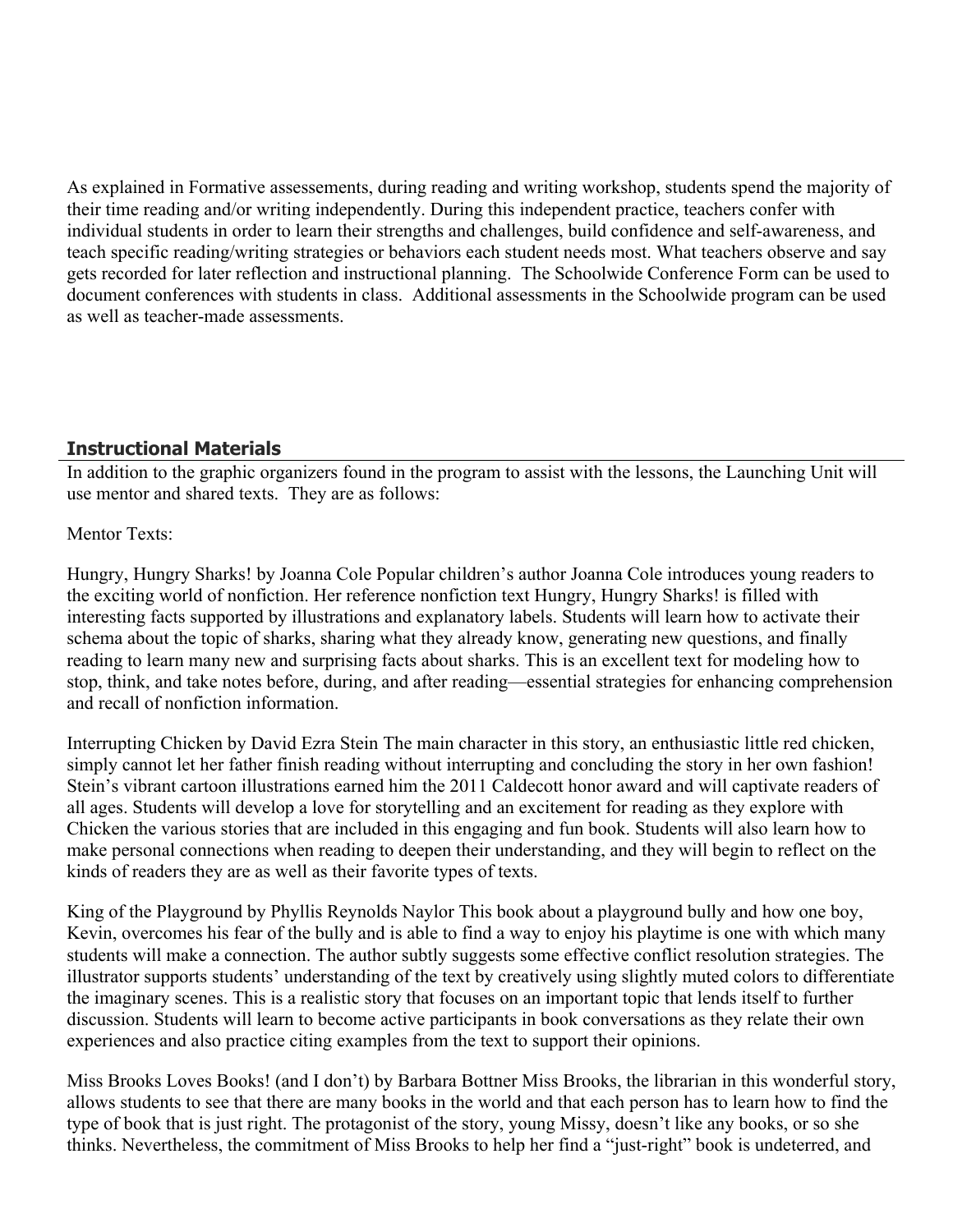Missy discovers that special book about a topic that is just her thing. The engaging humor and clever illustrations will thoroughly entertain young readers while imparting an important message.

Nasty Bugs by Lee Bennett Hopkins (Ed.) Lee Bennett Hopkins has selected wonderful poems that introduce readers to the world of poetry. The book includes sixteen poems with accompanying colorful illustrations written by several accomplished children's poets. Students will learn how to recognize the special elements of poetry and to use strategies to help them monitor for meaning and ensure that what they are reading is making sense. Nature enthusiasts will also enjoy reading the fun facts about these tiny, scary creatures detailed in the end pages of the text.

A Story for Bear by Dennis Haseley This is a heart-warming story of a bear who longs to learn how to decipher the secret code of reading. When he discovers a woman in his forest who knows the secret, they become friends and he listens to her stories every day. The beautiful illustrations, created in acrylic paint and colored pencil, set a dreamy tone for this fantastical tale about the magic of friendship and the joys of being read to. Students will begin to ponder their own personal reading journey and learn more about their own reading lives, as well as their reading community.

Launching Shared Texts:

"The Bunny's Wish" by Kathy Riley A kind bunny stops to help a fairy in distress in this delightful fairy tale. The fairy rewards his kindness by granting him one wish. He wishes that his family will never be hungry again and returns home to find a giant carrot has grown right outside his home. The simply told story ends with the bunny preparing to retell his adventure to his surprised family. Students will learn how to check for understanding when reading and to retell a story using the common story elements of character, setting, problem, plot, and resolution.

"Chicka-Dee-Dee-Dee!" by Charnan Simon from Zootles®: Backyard Birds Rich literary language is used to describe how some backyard birds face the challenge of finding food in the frozen, wintry landscape. Students are invited to practice visualizing and creating mental images of scenes in their minds as they read this beautifully crafted short story.

"Frog Serenade" and "My Horse and I" by Georgia Heard Well-known and talented poet Georgia Heard created these two simple yet thought-provoking poems, each for two voices. Both poems invite students to take a closer look at what is happening in their world. As these two poems are shared, students will be guided to create personal meaning by blending the words of the text with their relevant prior knowledge or schema about the topic. Students will learn how to infer the big ideas in poems and to support their inferences with clues form the text.

"Listen" by Lucinda L. (age 10) Students are sure to be inspired by and connect with the young author of this poignant poem. The message is conveyed through simply stated, direct questions. The big idea of her poem will surely touch the hearts and minds of your students. It is a wonderfully inviting text for discussing how readers make personal connections when reading poetry and thus deepen their enjoyment and understanding.

"Little Porcupine is Different" by Shirley Kyle Little Porcupine just doesn't seem to fit in with the rest of the crowd. But when trouble comes around, his quills save the day. Students will practice using the stop-and-think strategy and making personal connections to deepen their understanding of the text. They will also begin to explore ways to notate their reactions or responses to their reading.

"Nutty for Peanuts?" by Karen Smith In this very informative article, the author provides readers with interesting facts about peanuts and how to grow them. The text and accompanying illustrations allow readers to understand firsthand how nonfiction texts can teach us new facts and even how to make something—peanut butter! Students will gain a deeper understanding of the elements and organization of nonfiction texts, while learning how to use nonfiction text structures and features to determine key ideas in texts. "Ruby-throated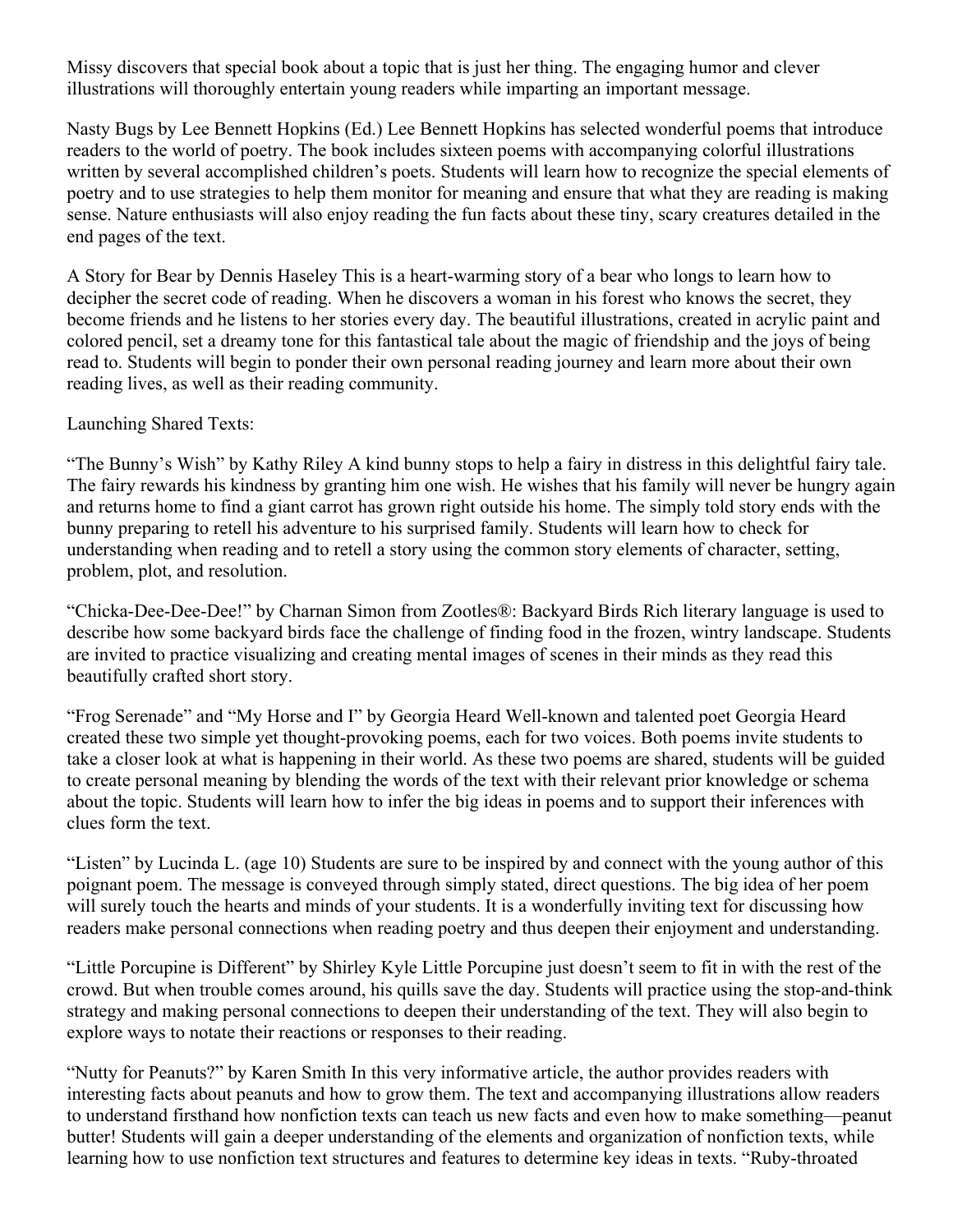Hummingbird" from Zootles®: Backyard Birds This wonderfully descriptive poem invites students to envision this tiny hummingbird's movements in search of a suitable winter home. Students will explore the poet's use of descriptive words, alliteration, rhyme, and line breaks that create a rhythm and help them "hear" the poet's voice. They will also learn why readers may choose to reread texts and/or change their reading rates to enhance understanding.

"Stop the Hungry Giant Fish!" by Pam Calvert from Highlights® Magazine Author Pam Calvert created this exciting and suspenseful tale based on a legend from the island of Guam. Since this is a longer text filled with many new vocabulary words and unfamiliar names representative of the people from this island, it presents challenges for young readers as they learn how to maintain their focus and understanding. Students will learn how to stop to retell important parts of the story to monitor for understanding. This is an important habit of mind to teach to developing young readers.

"Turtle Temperature" from Zootles®: Turtles This interesting and informative article explains and illustrates how turtles are cold-blooded animals. Through simple text and bold, detailed illustrations, this award-winning nature magazine entices students to want to learn more about the animals in their world. While reading this article, students will learn how to determine important information in nonfiction reference articles. They will also learn how to share and build on the ideas of fellow readers in their community through the use of proper discussion techniques, such as appropriate listening and taking turns speaking.

#### **Standards**

| LA.RL.2.10 | Read and comprehend literature, including stories and poetry, at grade level text<br>complexity or above with scaffolding as needed.                                                                                      |
|------------|---------------------------------------------------------------------------------------------------------------------------------------------------------------------------------------------------------------------------|
| LA.L.2.3   | Use knowledge of language and its conventions when writing, speaking, reading, or<br>listening.                                                                                                                           |
| LA.L.2.1   | Demonstrate command of the conventions of standard English grammar and usage when<br>writing or speaking.                                                                                                                 |
| LA.RI.2.2  | Identify the main topic of a multiparagraph text as well as the focus of specific paragraphs<br>within the text.                                                                                                          |
| LA.RI.2.5  | Know and use various text features (e.g., captions, bold print, subheadings, glossaries,<br>indexes, electronic menus, icons) to locate key facts or information in a text efficiently.                                   |
| LA.RI.2.1  | Ask and answer such questions as who, what, where, when, why, and how to demonstrate<br>understanding of key details in a text.                                                                                           |
| LA.L.2.4   | Determine or clarify the meaning of unknown and multiple-meaning words and phrases<br>based on grade 2 reading and content, choosing flexibly from an array of strategies.                                                |
| LA.RI.2.4  | Determine the meaning of words and phrases in a text relevant to a grade 2 topic or<br>subject area.                                                                                                                      |
| LA.L.2.6   | Use words and phrases acquired through conversations, reading and being read to, and<br>responding to texts, including using adjectives and adverbs to describe (e.g., When other<br>kids are happy that makes me happy). |
| LA.SL.2.2  | Recount or describe key ideas or details from a text read aloud or information presented<br>orally or through other media.                                                                                                |
| LA.L.2     | Language                                                                                                                                                                                                                  |
| LA.SL.2.1  | Participate in collaborative conversations with diverse partners about grade 2 topics and<br>texts with peers and adults in small and larger groups.                                                                      |